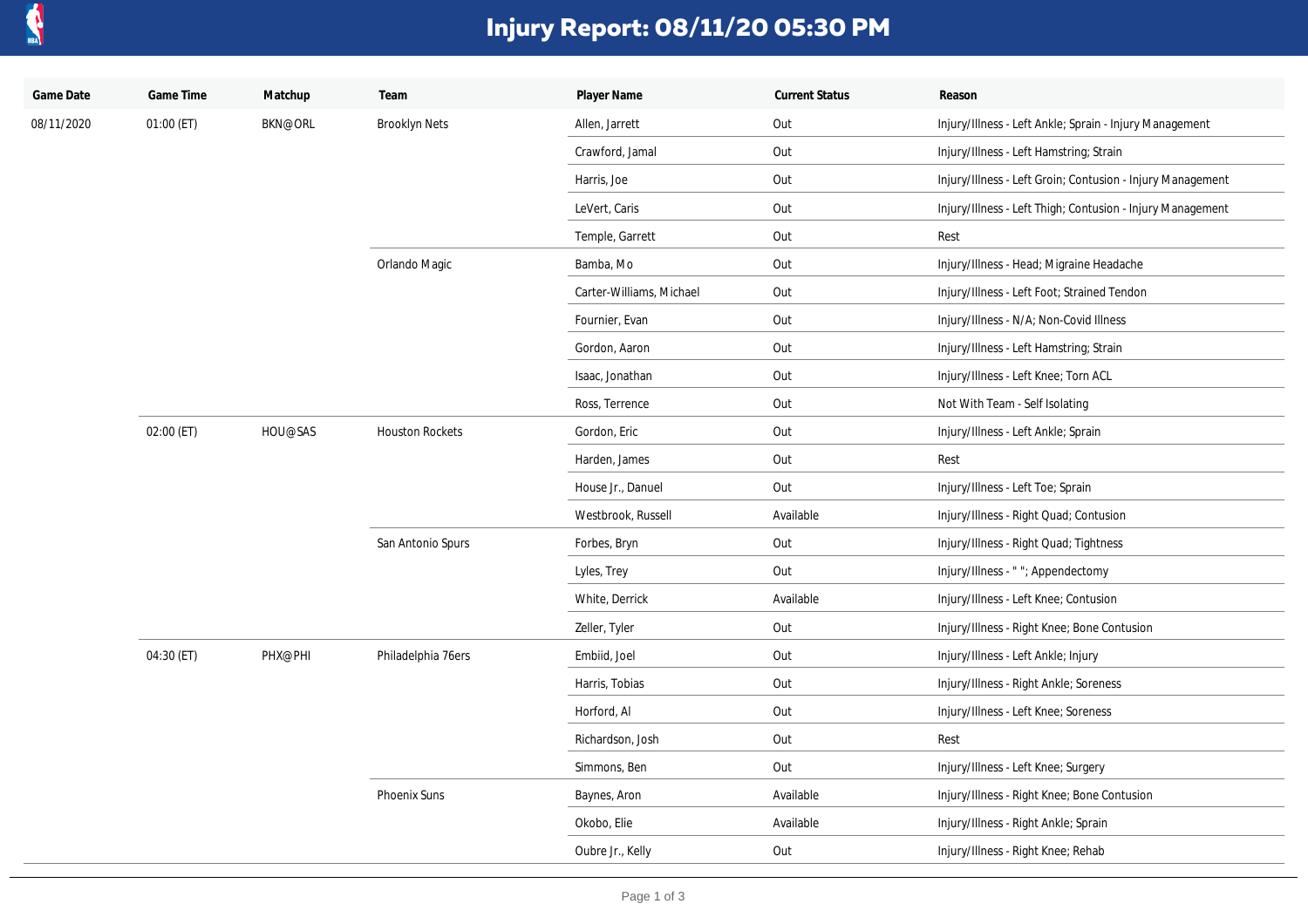

## **Injury Report: 08/11/20 05:30 PM**

| Game Date  | Game Time  | Matchup | Team                          | Player Name            | <b>Current Status</b> | Reason                                    |
|------------|------------|---------|-------------------------------|------------------------|-----------------------|-------------------------------------------|
|            | 05:00 (ET) | BOS@MEM | <b>Boston Celtics</b>         | Theis, Daniel          | Available             | Injury/Illness - Right Foot; Soreness     |
|            |            |         | Memphis Grizzlies             | Jackson Jr., Jaren     | Out                   | Injury/Illness - Left Knee; Meniscus Tear |
|            |            |         |                               | Jones, Tyus            | Out                   | Injury/Illness - Right Knee; Soreness     |
|            |            |         |                               | Winslow, Justise       | Out                   | Injury/Illness - Left Hip; Displacement   |
|            | 06:30 (ET) | POR@DAL | <b>Dallas Mavericks</b>       | Curry, Seth            | Out                   | Injury/Illness - Right Leg; Soreness      |
|            |            |         |                               | Finney-Smith, Dorian   | Available             | Injury/Illness - Left Hip; Strain         |
|            |            |         |                               | Kleber, Maxi           | Available             | Injury/Illness - Right Knee; Contusion    |
|            |            |         |                               | Lee, Courtney          | Out                   | Injury/Illness - Left Calf; Injury        |
|            |            |         |                               | Powell, Dwight         | Out                   | Injury/Illness - Right Achilles; Surgery  |
|            |            |         | <b>Portland Trail Blazers</b> | Whiteside, Hassan      | Available             | Injury/Illness - Left Hip; Strain         |
|            | 09:00 (ET) | MIL@WAS | Milwaukee Bucks               | Antetokounmpo, Giannis | Questionable          | Injury/Illness - Tooth; Oral surgery      |
|            |            |         |                               | Bledsoe, Eric          | Out                   | Injury/Illness - Right Knee; Soreness     |
|            |            |         |                               | DiVincenzo, Donte      | Out                   | Injury/Illness - Right Elbow; Contusion   |
|            |            |         |                               | Matthews, Wesley       | Out                   | Injury/Illness - Right Adductor; Soreness |
|            |            |         |                               | Middleton, Khris       | Out                   | Rest - Load Management                    |
|            |            |         | <b>Washington Wizards</b>     | Mathews, Garrison      | Out                   | Not With Team                             |
|            |            |         |                               | Napier, Shabazz        | Questionable          | Injury/Illness - Right Ankle; sprain      |
|            |            | NOP@SAC | New Orleans Pelicans          | Holiday, Jrue          | Out                   | Injury/Illness - Right Elbow; Contusion   |
|            |            |         |                               | Ingram, Brandon        | Out                   | Injury/Illness - Right Knee; Soreness     |
|            |            |         |                               | Williamson, Zion       | Out                   | Injury/Illness - Right Knee; Soreness     |
|            |            |         | Sacramento Kings              | Bagley III, Marvin     | Out                   | Injury/Illness - Right Foot; Sprain       |
|            |            |         |                               | Bazemore, Kent         | Out                   | Injury/Illness - Left Calf; Soreness      |
|            |            |         |                               | Fox, De'Aaron          | Out                   | Injury/Illness - Left Shoulder; Soreness  |
|            |            |         |                               | Holmes, Richaun        | Out                   | Injury/Illness - Right Hip; Soreness      |
| 08/12/2020 | 04:00 (ET) | IND@HOU | <b>Houston Rockets</b>        |                        |                       | NOT YET SUBMITTED                         |
|            |            |         | Indiana Pacers                | Brogdon, Malcolm       | Questionable          | Injury/Illness - Neck; Sore Neck          |
|            |            |         |                               | Lamb, Jeremy           | Out                   | Injury/Illness - Left Knee; Torn Left ACL |
|            |            |         |                               |                        |                       |                                           |